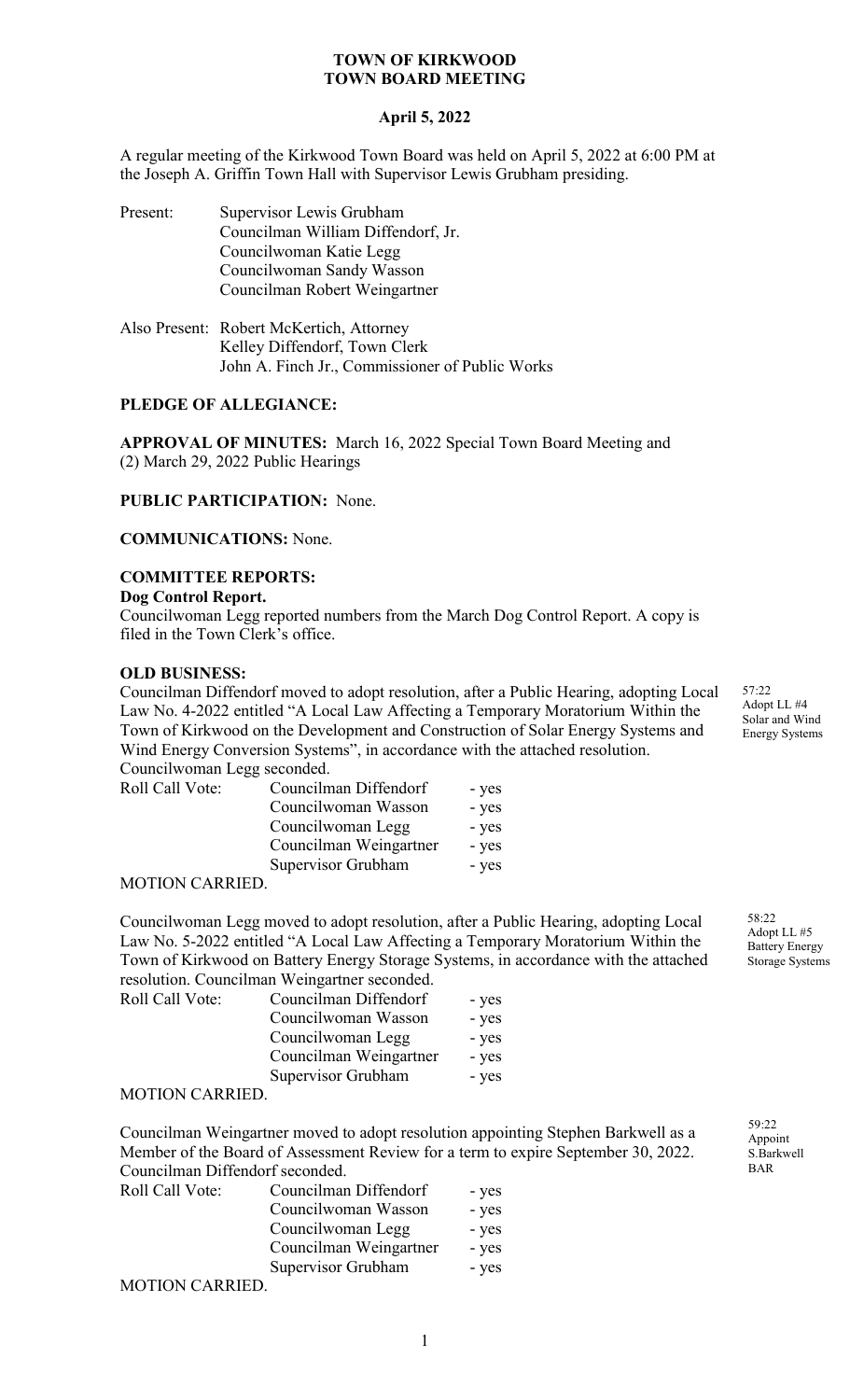# **April 5, 2022**

| 60:22<br>Appoint<br>K.Myers                                          | Councilwoman Legg seconded.        | of the Board of Assessment Review for a term to expire September 30, 2027.                                        | Councilman Diffendorf moved to adopt resolution appointing Karen Myers as a Member                                                                                                                                                                                                                                                                                                                           |
|----------------------------------------------------------------------|------------------------------------|-------------------------------------------------------------------------------------------------------------------|--------------------------------------------------------------------------------------------------------------------------------------------------------------------------------------------------------------------------------------------------------------------------------------------------------------------------------------------------------------------------------------------------------------|
| <b>BAR</b>                                                           | Roll Call Vote:                    | Councilman Diffendorf                                                                                             | - yes                                                                                                                                                                                                                                                                                                                                                                                                        |
|                                                                      |                                    | Councilwoman Wasson                                                                                               | - yes                                                                                                                                                                                                                                                                                                                                                                                                        |
|                                                                      |                                    | Councilwoman Legg                                                                                                 | - yes                                                                                                                                                                                                                                                                                                                                                                                                        |
|                                                                      |                                    | Councilman Weingartner                                                                                            | - yes                                                                                                                                                                                                                                                                                                                                                                                                        |
|                                                                      |                                    | Supervisor Grubham                                                                                                | - yes                                                                                                                                                                                                                                                                                                                                                                                                        |
|                                                                      | <b>MOTION CARRIED.</b>             |                                                                                                                   |                                                                                                                                                                                                                                                                                                                                                                                                              |
| 61:22<br>Elks Lodge                                                  |                                    |                                                                                                                   | Councilwoman Legg moved to adopt resolution authorizing the Binghamton Elks Lodge<br>#70 to run the beer tent at the 2022 Kirkwood Town Fair, subject to approval from the                                                                                                                                                                                                                                   |
| Run Beer Tent<br>Kirkwood Fair                                       |                                    | New York State Liquor Authority. Councilman Weingartner seconded.                                                 |                                                                                                                                                                                                                                                                                                                                                                                                              |
|                                                                      | Roll Call Vote:                    | Councilman Diffendorf                                                                                             | - yes                                                                                                                                                                                                                                                                                                                                                                                                        |
|                                                                      |                                    | Councilwoman Wasson                                                                                               | - yes                                                                                                                                                                                                                                                                                                                                                                                                        |
|                                                                      |                                    | Councilwoman Legg                                                                                                 | - yes                                                                                                                                                                                                                                                                                                                                                                                                        |
|                                                                      |                                    | Councilman Weingartner                                                                                            | - yes                                                                                                                                                                                                                                                                                                                                                                                                        |
|                                                                      |                                    | Supervisor Grubham                                                                                                | - yes                                                                                                                                                                                                                                                                                                                                                                                                        |
|                                                                      | <b>MOTION CARRIED.</b>             |                                                                                                                   |                                                                                                                                                                                                                                                                                                                                                                                                              |
| 62:22<br>Agreement<br>Landlord Form<br>Beer Tent at<br>Kirkwood Fair | Roll Call Vote:                    | Councilman Diffendorf<br>Councilwoman Wasson<br>Councilwoman Legg<br>Councilman Weingartner                       | Councilman Weingartner moved to adopt resolution authorizing the Supervisor to sign the<br>Landlord Authorization Form regarding the request from Binghamton Elks Lodge #70 to<br>run the beer tent at the 2022 Kirkwood Town Fair, at Veterans River Park, in accordance<br>with the attached Landlord Authorization Form. Councilman Diffendorf seconded.<br>- yes<br>- yes<br>- yes<br>- yes              |
|                                                                      |                                    | Supervisor Grubham                                                                                                | - yes                                                                                                                                                                                                                                                                                                                                                                                                        |
|                                                                      | <b>MOTION CARRIED.</b>             |                                                                                                                   |                                                                                                                                                                                                                                                                                                                                                                                                              |
| 63:22<br>Approve Roster<br>Station #1                                | Roll Call Vote:<br>MOTION CARRIED. | Councilman Diffendorf<br>Councilwoman Wasson<br>Councilwoman Legg<br>Councilman Weingartner<br>Supervisor Grubham | Councilman Diffendorf moved to adopt resolution pursuant to Not-For-Profit Corporation<br>Law Section 1402 (c)(3) approving the Membership Roster for Kirkwood Fire Company,<br>with the understanding that the members so approved will be assigned for which they have<br>been qualified, in accordance with the attached roster. Councilwoman Legg seconded.<br>- yes<br>- yes<br>- yes<br>- yes<br>- yes |
| 64:22<br>Close                                                       |                                    |                                                                                                                   | Councilwoman Legg moved to adopt resolution transferring unexpended Funds from the<br>Senior Citizen Center Reserve Fund and Closing the Senior Citizen Center Reserve Funds,                                                                                                                                                                                                                                |
| Senior Citizen<br>Reserve Fund                                       | Roll Call Vote:                    | Councilman Diffendorf<br>Councilwoman Wasson<br>Councilwoman Legg<br>Councilman Weingartner<br>Supervisor Grubham | in accordance with the attached resolution. Councilman Weingartner seconded.<br><b>Discussion.</b> This will be put up for permissive referendum after it has been voted on.<br>- yes<br>- yes<br>- yes<br>- yes<br>- yes                                                                                                                                                                                    |
|                                                                      | <b>MOTION CARRIED.</b>             |                                                                                                                   |                                                                                                                                                                                                                                                                                                                                                                                                              |
| 65:22<br>Close<br>Park Land<br>Reserve Fund                          |                                    |                                                                                                                   | Councilman Weingartner moved to adopt resolution transferring unexpended Funds from<br>the Park Land Reserve Fund and Closing the Park Land Reserve Fund, in accordance with<br>the attached resolution. Councilman Diffendorf seconded. (Permissive Referendum also)                                                                                                                                        |
|                                                                      | Roll Call Vote:                    | Councilman Diffendorf                                                                                             | - yes                                                                                                                                                                                                                                                                                                                                                                                                        |
|                                                                      |                                    | Councilwoman Wasson                                                                                               | - yes                                                                                                                                                                                                                                                                                                                                                                                                        |
|                                                                      |                                    | Councilwoman Legg                                                                                                 | - yes                                                                                                                                                                                                                                                                                                                                                                                                        |
|                                                                      |                                    | Councilman Weingartner                                                                                            | - yes                                                                                                                                                                                                                                                                                                                                                                                                        |
|                                                                      |                                    | Supervisor Grubham                                                                                                | - yes                                                                                                                                                                                                                                                                                                                                                                                                        |
|                                                                      | <b>MOTION CARRIED.</b>             |                                                                                                                   |                                                                                                                                                                                                                                                                                                                                                                                                              |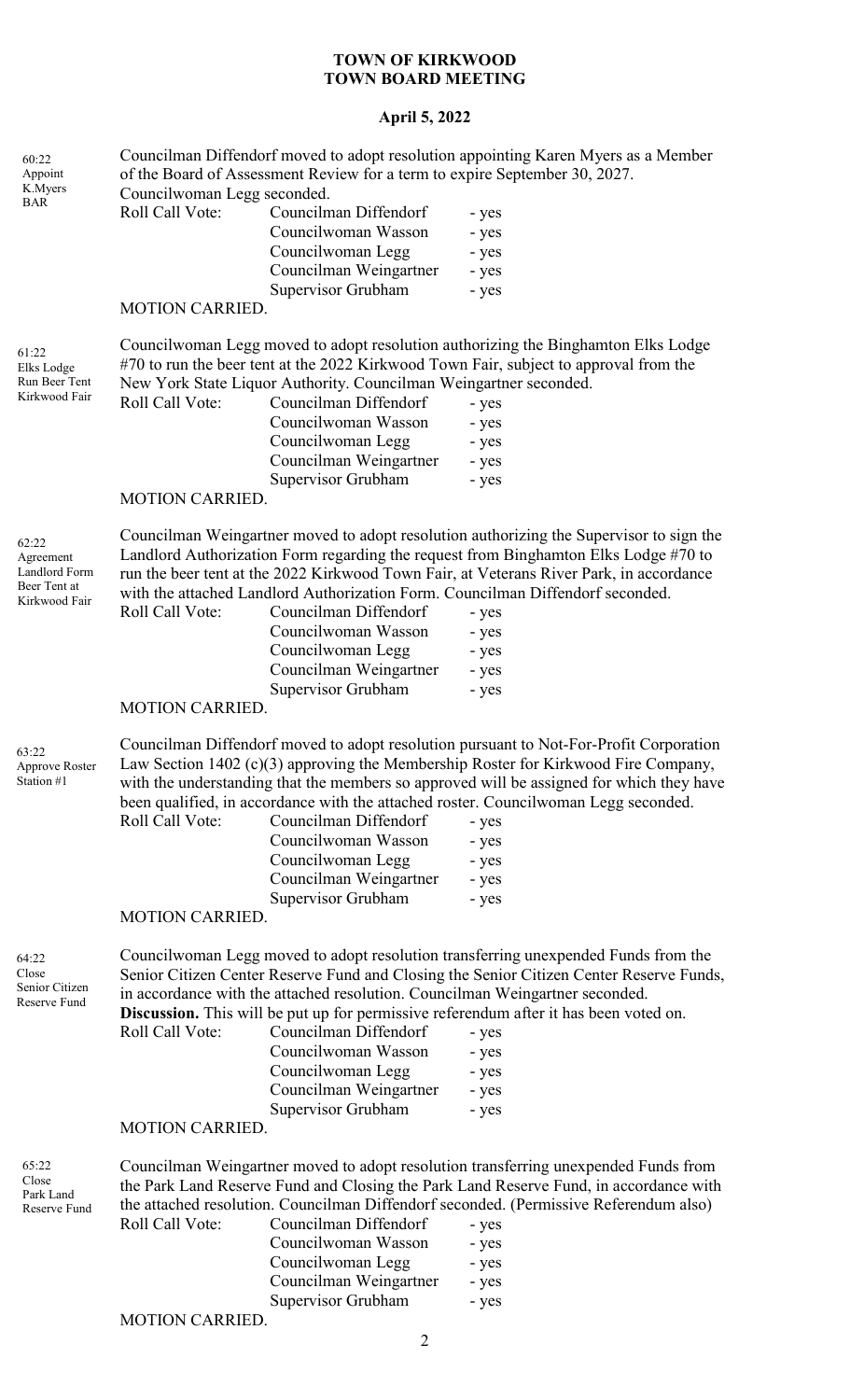## **April 5, 2022**

Councilman Diffendorf moved to adopt resolution declaring as surplus and authorizing the sale of a 2021 Chevrolet Silverado 2500 truck on Auctions International in the amount of \$51,200. Councilwoman Legg seconded.

| Roll Call Vote: | Councilman Diffendorf  | - yes |
|-----------------|------------------------|-------|
|                 | Councilwoman Wasson    | - yes |
|                 | Councilwoman Legg      | - yes |
|                 | Councilman Weingartner | - yes |
|                 | Supervisor Grubham     | - yes |
|                 |                        |       |

#### MOTION CARRIED.

Councilwoman Legg moved to adopt resolution authorizing the purchase of a 2022 Chevrolet Silverado 1500 truck from Robert Green Truck, Inc., at a cost not to exceed \$46,053.13. Councilman Weingartner seconded.

| Councilman Diffendorf  | - yes |
|------------------------|-------|
| Councilwoman Wasson    | - yes |
| Councilwoman Legg      | - yes |
| Councilman Weingartner | - yes |
| Supervisor Grubham     | - yes |
|                        |       |

#### MOTION CARRIED.

Councilman Weingartner moved to adopt resolution authorizing repairs to Veterans River Park Baseball Field Fence by U&W Fence Company, Inc., at a cost not to exceed \$4,565, in accordance with the attached quote. Councilman Diffendorf seconded. Roll Call Vo

| ote:       | Councilman Diffendorf  | - yes |
|------------|------------------------|-------|
|            | Councilwoman Wasson    | - yes |
|            | Councilwoman Legg      | - yes |
|            | Councilman Weingartner | - yes |
|            | Supervisor Grubham     | - yes |
| A D D IE D |                        |       |

## MOTION CARRIED.

Councilman Diffendorf moved to adopt resolution authorizing changing Water Meter Billing Software from Edmunds to Munibilling at a cost of \$5,990.27 plus \$495.00 per month for support and maintenance, in accordance with the attached proposal. Councilwoman Legg seconded.

**Discussion.** Supervisor Grubham and Councilman Diffendorf inquired about the cost of the new system, which is about \$3,500 more each year. John Finch gave a description of the problems his department has been dealing with while using Edmunds. He also mentioned the positives of what Munibilling could do to help improve the billing process. John Finch provided a packet with all the pertinent information regarding the differences between the two systems, along with quotes from other companies that did not meet all the desired requirements. That packet is on file in the Town Clerk's office. Councilman Weingartner agreed an upgrade would be beneficial and bring the system to the  $21<sup>st</sup>$ century. Councilwoman Wasson inquired about the initial startup fee that would add to the original cost mentioned in the resolution. After hearing the total cost of installing and upgrading the Munibilling system Councilwoman Legg was unsure if it was cost effective. Councilman Diffendorf said he could not support this as it would eventually go back on the tax payers. There was a long discussion by the Board and it was decided that John Finch would find out if Edmunds had an upgrade available to make the system more user friendly and get a price if that was an option. Supervisor Grubham recommended to hold this resolution over so more questions can be answered.

#### **MOTIONS WITHDRAWN.**

66:22 Sale of 2021 Chevy Silverado 2500 DPW

67:22 Purchase 2022 Chevy Silverado 1500 DPW

68:22 Repair Fence Baseball Field River Park

69:22 **Withdrawn** New Billing System W&S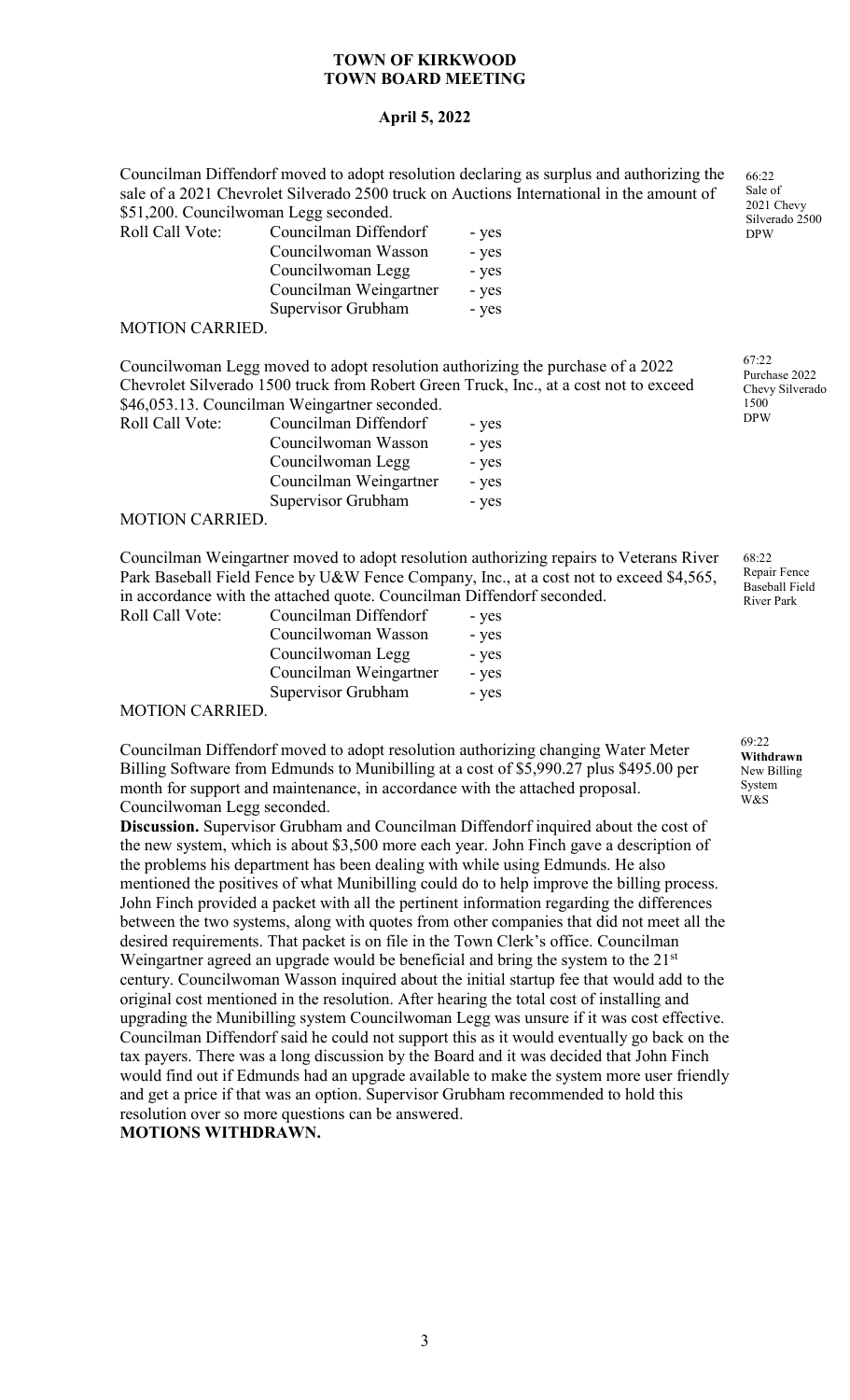## **April 5, 2022**

| 70:22<br>Trade Kubota<br>Mower for<br>John Deere<br>Mower<br>Parks | Roll Call Vote:                                                                                                                                                                               | exchange for a John Deere Zero Turn Mower (Model #4TNV84T-DJWM,<br>Serial # CH4020T207291). Councilman Weingartner seconded.<br>Councilman Diffendorf<br>Councilwoman Wasson<br>Councilwoman Legg<br>Councilman Weingartner | Councilwoman Legg moved to adopt resolution to declare as surplus the Kubota Zero Turn<br>Mower (Model # ZD1211L, Serial # 23907) and to authorize the Superintendent of the<br>Department of Public Works to trade said mower to Good Sheppard Village at Endwell in<br>- yes<br>- yes<br>- yes<br>- yes                                                                                                          |  |
|--------------------------------------------------------------------|-----------------------------------------------------------------------------------------------------------------------------------------------------------------------------------------------|-----------------------------------------------------------------------------------------------------------------------------------------------------------------------------------------------------------------------------|--------------------------------------------------------------------------------------------------------------------------------------------------------------------------------------------------------------------------------------------------------------------------------------------------------------------------------------------------------------------------------------------------------------------|--|
|                                                                    | <b>MOTION CARRIED.</b>                                                                                                                                                                        | Supervisor Grubham                                                                                                                                                                                                          | - yes                                                                                                                                                                                                                                                                                                                                                                                                              |  |
| 71:22<br>Pay Increase<br>A.Ellsworth                               | Councilman Weingartner moved to adopt resolution authorizing a Pay Increase for Aidan<br>Ellsworth, Laborer, to \$17.50 per hour, effective April 6, 2022. Councilman Diffendorf<br>seconded. |                                                                                                                                                                                                                             |                                                                                                                                                                                                                                                                                                                                                                                                                    |  |
| W&S                                                                | Roll Call Vote:                                                                                                                                                                               | Councilman Diffendorf<br>Councilwoman Wasson<br>Councilwoman Legg<br>Councilman Weingartner<br>Supervisor Grubham                                                                                                           | - yes<br>- yes<br>- yes<br>- yes<br>- yes                                                                                                                                                                                                                                                                                                                                                                          |  |
|                                                                    | <b>MOTION CARRIED.</b>                                                                                                                                                                        |                                                                                                                                                                                                                             |                                                                                                                                                                                                                                                                                                                                                                                                                    |  |
| 72:22<br>Appoint<br>T.Grubham<br><b>BAR</b>                        | <b>NEW BUSINESS:</b><br>Councilwoman Legg seconded.<br>Roll Call Vote:                                                                                                                        | of the Board of Assessment Review for a term to expire September 30, 2025.<br>Councilman Diffendorf<br>Councilwoman Wasson<br>Councilwoman Legg<br>Councilman Weingartner<br>Supervisor Grubham                             | Councilman Diffendorf moved to adopt resolution appointing Todd Grubham as a Member<br>- yes<br>- yes<br>- yes<br>- yes<br>- abstain                                                                                                                                                                                                                                                                               |  |
|                                                                    | <b>MOTION CARRIED.</b>                                                                                                                                                                        |                                                                                                                                                                                                                             |                                                                                                                                                                                                                                                                                                                                                                                                                    |  |
| 73:22<br>Education<br>J.Smith<br>Budget                            | Roll Call Vote:<br><b>MOTION CARRIED.</b>                                                                                                                                                     | with all reasonable expenses paid. Councilman Weingartner seconded.<br>Councilman Diffendorf<br>Councilwoman Wasson<br>Councilwoman Legg<br>Councilman Weingartner<br>Supervisor Grubham                                    | Councilwoman Legg moved to adopt resolution approving James R. Smith, Budget<br>Officer, to attend the Town Finance School, May 16-17, 2022 at the Albany Marriott<br>Hotel, Albany, NY, at a cost of a \$200 registration fee and \$114.00 for the hotel room,<br>- yes<br>- yes<br>- yes<br>- yes<br>- yes                                                                                                       |  |
| 74:22<br>Agreement<br>Addendum<br>Court Audit                      | Roll Call Vote:<br><b>MOTION CARRIED.</b>                                                                                                                                                     | with the attached agreement. Councilman Diffendorf seconded.<br>Councilman Diffendorf<br>Councilwoman Wasson<br>Councilwoman Legg<br>Councilman Weingartner<br>Supervisor Grubham                                           | Councilman Weingartner moved to adopt resolution authorizing the Supervisor to sign the<br>Addendum to the Vieira & Associates CPAs, P.C. agreement regarding the Town Court<br>Audit for the year ending December 31, 2021 to include the first three months in 2022, due<br>to the retirement of Judge Hawkes in March 2022, at no additional charge, in accordance<br>- yes<br>- yes<br>- yes<br>- yes<br>- yes |  |
|                                                                    |                                                                                                                                                                                               |                                                                                                                                                                                                                             |                                                                                                                                                                                                                                                                                                                                                                                                                    |  |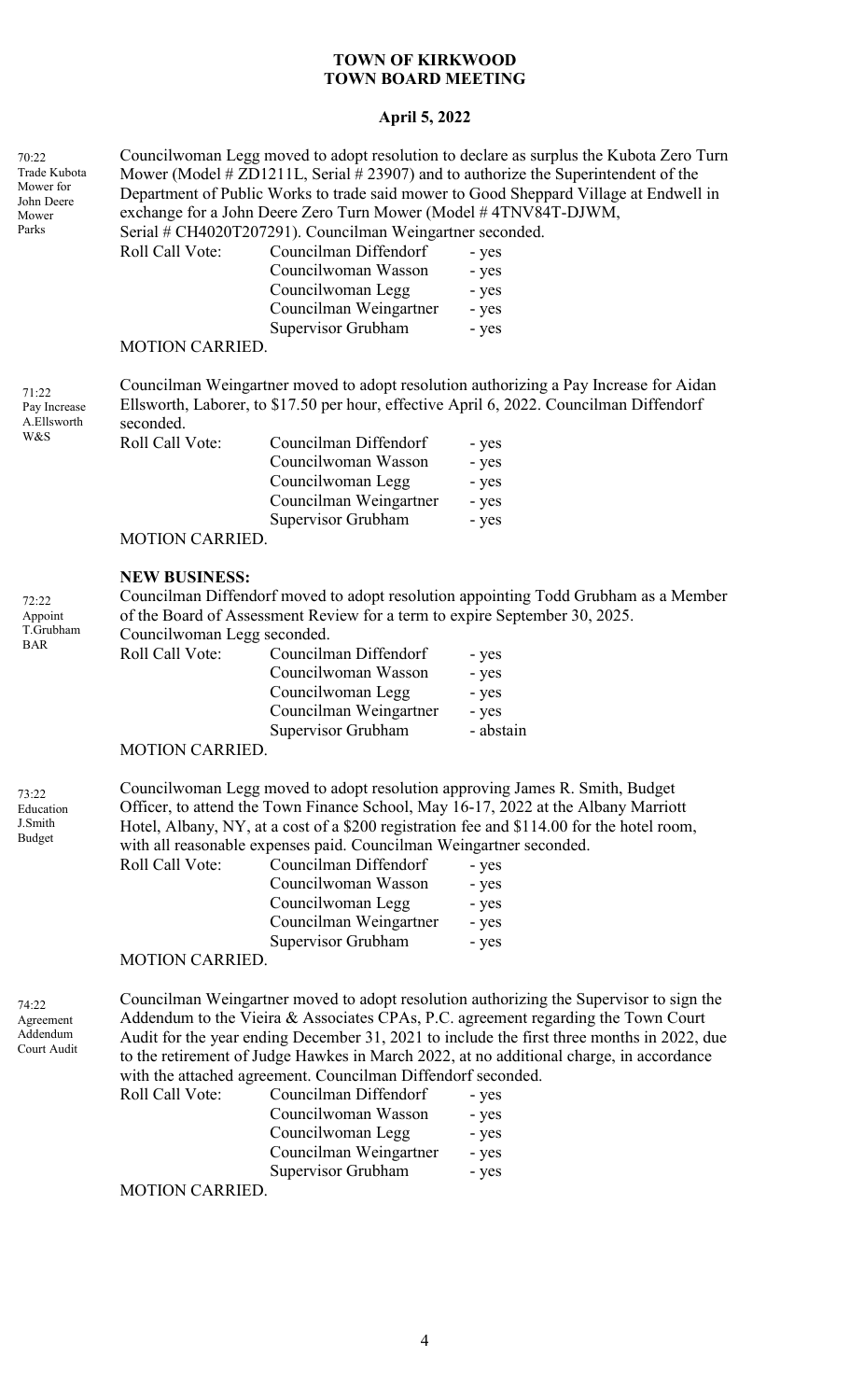#### **April 5, 2022**

#### **Discussion. Springer Road.**

John Finch explained that the original cost to pave Springer Road was \$176,446.75 but with the current state of inflation (on all fronts of this project) the current cost would be around \$200,000. The road is in bad shape and another winter without a fix will just worsen the condition and possibly cost more in the long run. John Finch is recommending using CHIPs money to offset the extra fees from inflation.

John Finch mentioned that some roads will have to wait this year due to the price increases. With that said, some of Ostrum Road is in dire need of repair. The bottom of Ostrum road from Route 11 to Colton Avenue, and just above Ruth Street about 200-300 feet to the knoll. John Finch would like to mill those sections and put in 2 inches of a blacktop base, then in 5 or 6 years oil and stone it when it starts to crack.

Supervisor Grubham asked the Board to think about these projects, do we want to overpay now or wait and see if things change. Waiting could cause more work and money in the long run. After a short discussion, all Board members were in agreement to complete the Springer Road and Ostrum Road projects as proposed at this meeting.

Supervisor Grubham found out the Link Drive is a federal highway and is looking into getting money to pave that through the Federal Highway Fund. That would save the Town money since it was on the original list as needing to be repaired.

Councilman Diffendorf moved to adopt resolution authorizing the purchase of a new Vaughan Pump for the pump station on Francis Street, from GP Jager, Inc., at a cost not to exceed \$24,998.40, in accordance with the attached quote. Councilwoman Legg seconded. **Discussion.** John Finch explained that one of the two chopper pumps at this pump station went bad last week. Both pumps at that station are approximately 17 years old. The pump station is working with one pump at this time, but we need to have a second pump ready to go for future issues. It would be a big problem if the one remaining pump went down, it was repaired about five years ago and is working well right now. New pumps are currently on an 18-20 week backorder status. Getting one as soon as possible is important. If we lose the other pump we can run a bypass if needed. John Finch mentioned he would like to get another new pump next year as well, so both pumps are new and up to date.

| Councilman Diffendorf  | - yes |
|------------------------|-------|
| Councilwoman Wasson    | - yes |
| Councilwoman Legg      | - yes |
| Councilman Weingartner | - yes |
| Supervisor Grubham     | - yes |
|                        |       |

#### MOTION CARRIED.

Roll Call Vote:

Councilwoman Legg moved to adopt resolution authorizing William J. Diffendorf to attend the PERMA's 2022 Annual Member Conference on May 26-27, 2022 at the Sagamore Hotel & Resort in Bolton Landing, NY, with all reasonable expenses paid. Councilman Weingartner seconded.

**Discussion.** Councilman Diffendorf said the only cost would be his transportation getting there and back. He is unsure if he is going but wanted to have authorization in case it worked out.

| Roll Call Vote: | Councilman Diffendorf  | - abstain |
|-----------------|------------------------|-----------|
|                 | Councilwoman Wasson    | - yes     |
|                 | Councilwoman Legg      | - yes     |
|                 | Councilman Weingartner | - yes     |
|                 | Supervisor Grubham     | - yes     |
| MOTION CARRIED  |                        |           |

MOTION CARRIED.

75:22 Purchase Pump Francis Street Station W&S

76:22 Education W.Diffendorf PERMA/Safety